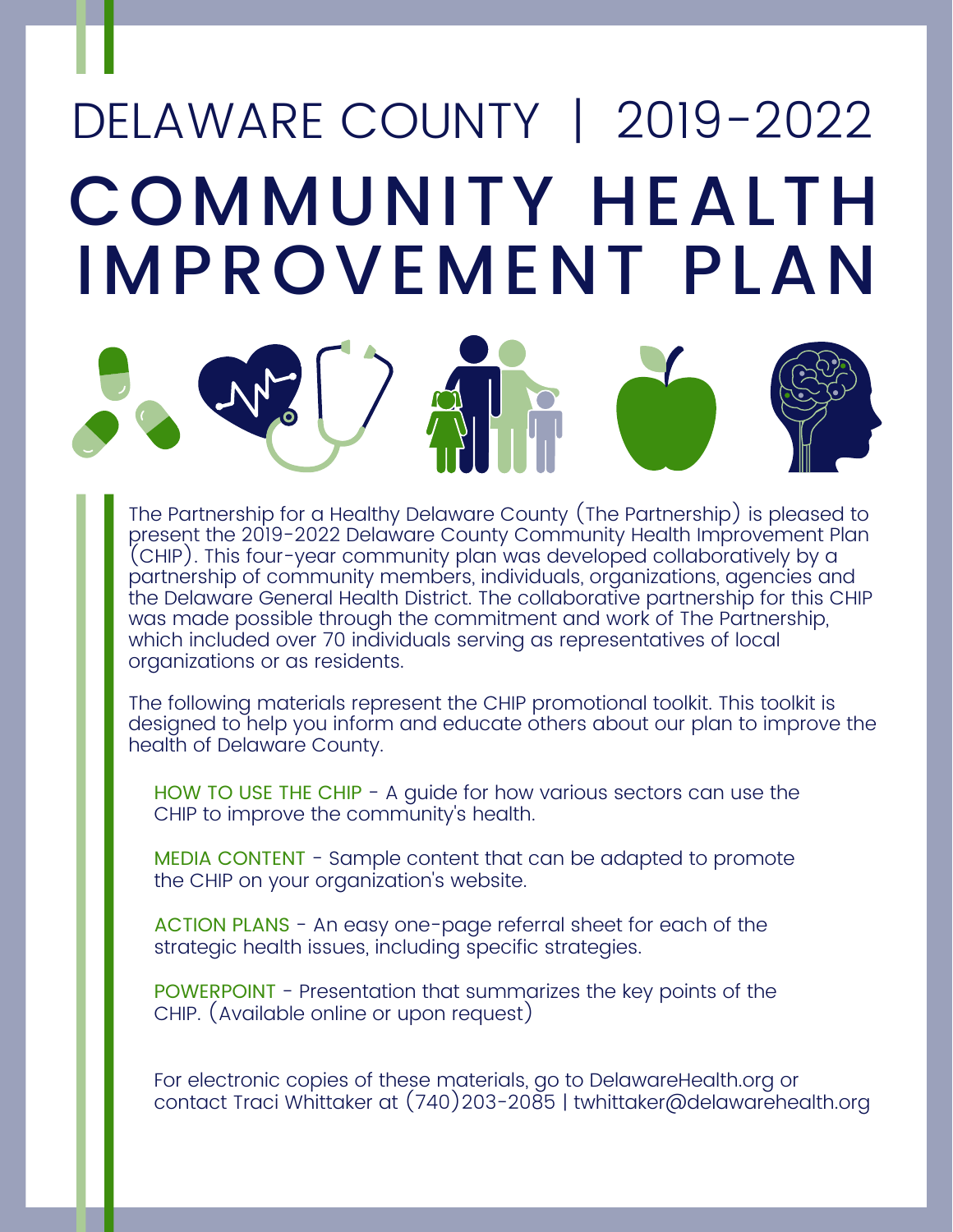## HOW TO USE THE CHIP

The CHIP was created from the work of many community members who came together to address what they prioritized as the top health issues facing Delaware County. The CHIP contains an action plan for each of the strategic health issues that list specific activities that the community can take to make steady and continuous improvements in its health.

#### **SCHOOLS**

- Work with parents, administrators and staff to implement strategies through programming, policies and changes in the school environment - the place where children learn, people work and the community comes together.

- Review the plan and implement prevention strategies that integrate healthy habits into children's lives to support their learning, increase academic performance and improve their health.

#### **HEALTHCARE**

- Implement some of the identified strategies that relate to your area of practice.

- Discuss the strategic health issues with patients and help connect them to community resources and social services that address their health needs.

- Address barriers and maximize assets in your practice that affect these health issues.

- Partner with other providers and organizations to implement and improve the health of the community.

#### **WORKPLACES**

- Implement comprehensive health promotion and wellness programs for employees and their families that include policy and environmental change strategies from the plan.

- Partner with other agencies to address the health issues in the community.
- Sponsor workplace activities to address the strategic health issues.

#### **ORGANIZATIONS**

- Discuss the plan with your members and constituents on how the strategic health issues affect the community.

- Identify specific action steps that your organization can work on individually or with other organizations to support implementation of the CHIP action plans.

- Partner with organizations across sectors and with community leaders to implement the plan.

#### INDIVIDUALS

- Review the plan to learn about the strategic health issues in the community.

- Focus on one or more of the issues that fit best with your own personal health goals.

- Volunteer your time and talents to a community group that is implementing strategies to achieve the plan's strategic objectives.

- Talk to policy-makers and community leaders about why these strategic health issues are important, and ask questions about what's being done to address them.

#### GOVERNMENT

- As employers, sponsor workplace activities to address the strategic health issues.

- As policy-makers, provide community-wide support and investment through policy, system and environmental changes to address the health issues.

- Work with The Partnership to attain its vision for complete health and well-being across all jurisdictions and populations in the community.

- Actively promote the CHIP, and mobilize the community around the importance of shared ownership to implement it.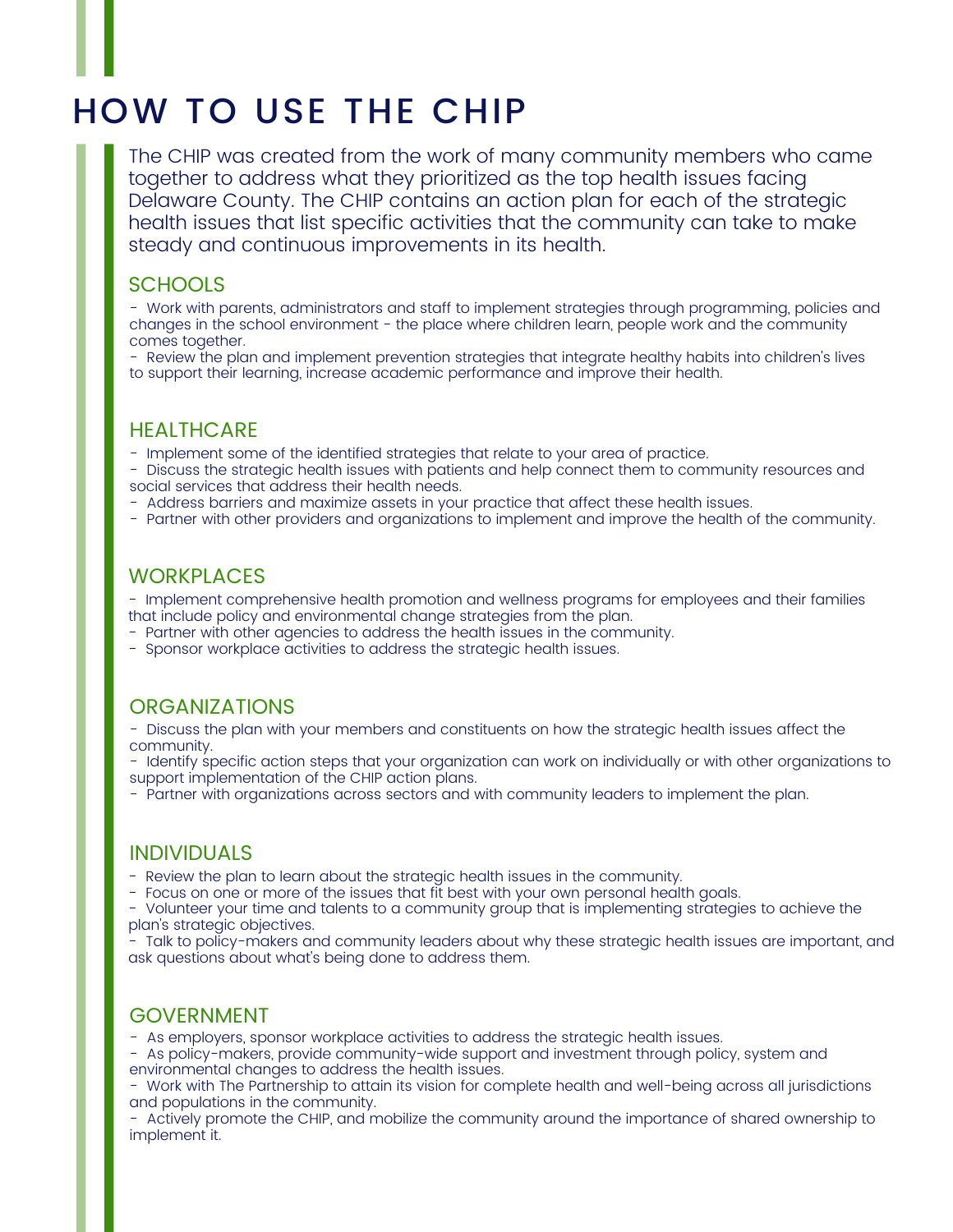# MEDIA CONTENT

### WEB CONTENT

This sample web content can be used on your organization's website to promote the CHIP and acknowledge your organization's involvement in helping to improve the health of the community.

### NAME OF YOUR ORGANIZATION commits to improving health of community

The 2019-2022 Delaware County Community Health Improvement Plan is now complete and we were proud to be in partnership with many community members, agencies and organizations that developed this four-year plan aimed at improving the health of the community.

You can learn more about the CHIP at DelawareHealth.org

### SAMPLE FACEBOOK | INSTAGRAM



You can access sample Facebook posts related to the CHIP at DelawareHealth.org

SAMPLE TWITTER



You can access sample Twitter posts related to the CHIP at DelawareHealth.org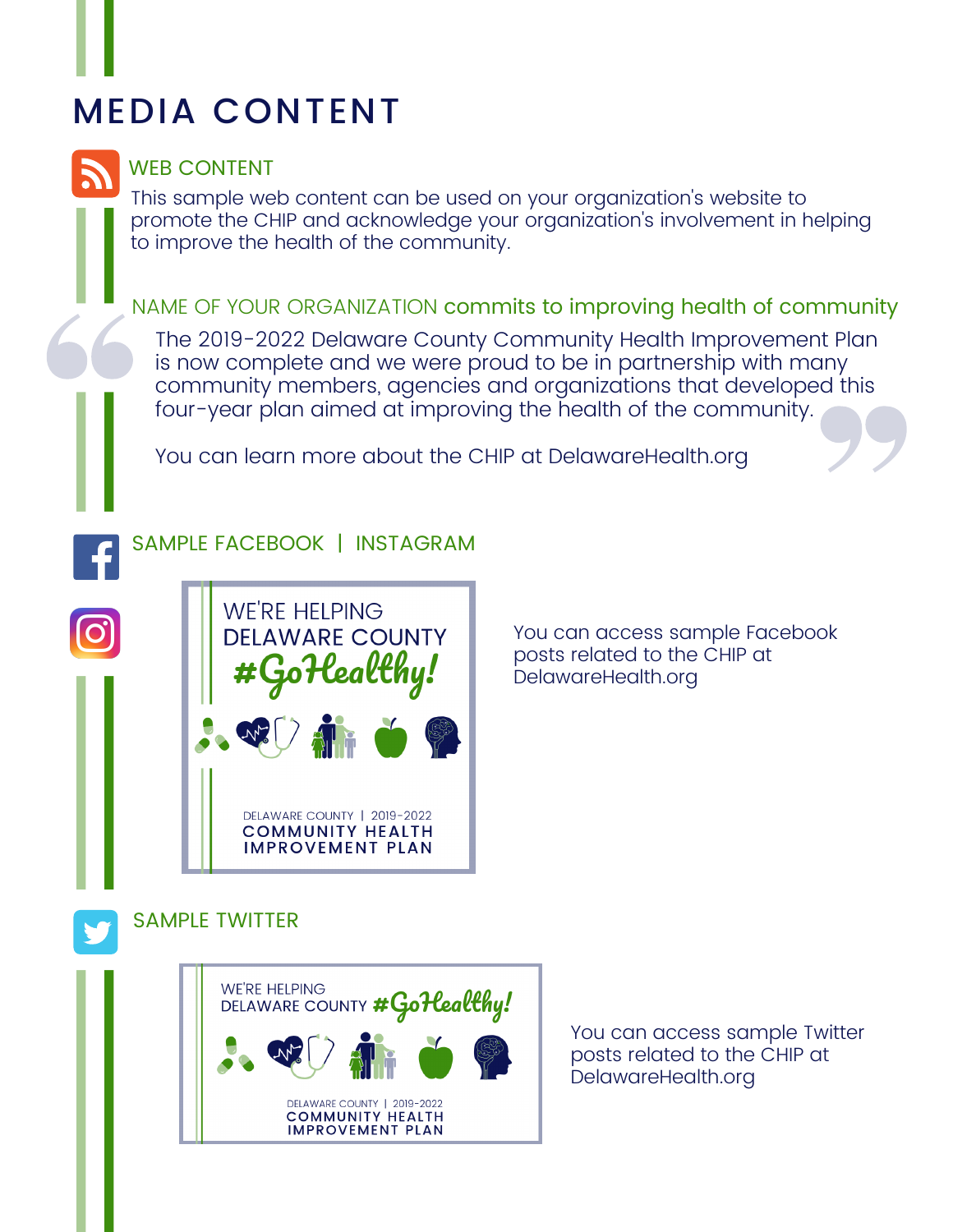## MENTAL HEALTH & ADDICTION



### MENTAL HEALTH OUTCOMES

- Reduce adult & youth depression
- Reduce suicide deaths
- Reduce youth electronic (cyber) bullying
- Reduce youth bullying on school property



## MENTAL HEALTH STRATEGIES

- Implement community-based education to promote positive mental health
- Implement universal school-based suicide awareness and education programs
- Research the use of technology to deliver mental health services
- Improve the mental health and substance abuse referral process
- Screen for clinical depression for residents 12 or older using a standardized tool
- Partner with school districts to provide prevention programming that supports positive mental health



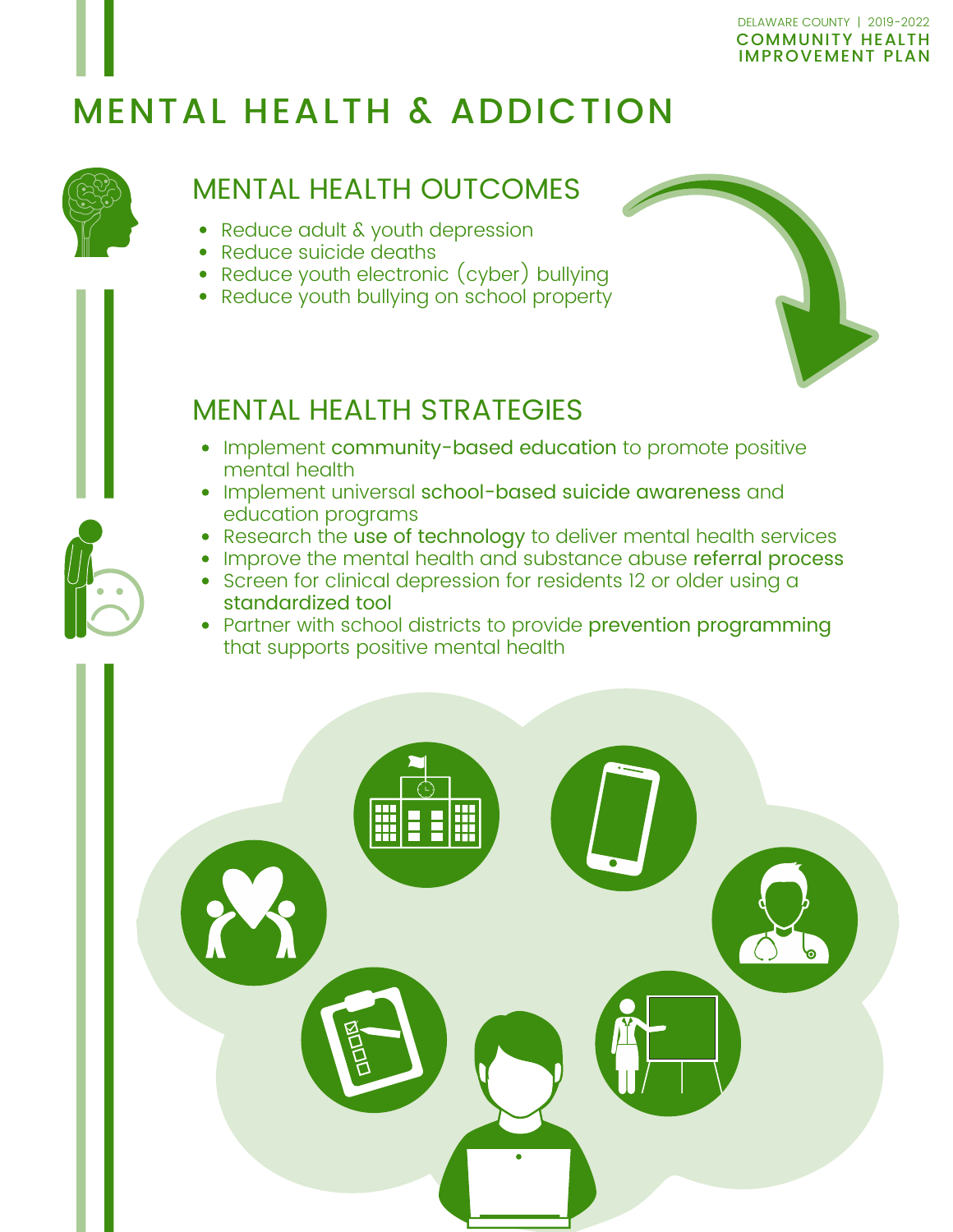#### COMMUNITY HEALTH IMPROVEMENT PLAN DELAWARE COUNTY | 2019-2022

# MENTAL HEALTH & ADDICTION



- Reduce adult & youth binge drinking rates
- Reduce unintentional drug overdose deaths
- Reduce adult & youth non-prescribed prescription drug misuse
- Reduce adult & youth current smokers

## ADDICTION STRATEGIES

- Expand screening, brief intervention and referral to treatment (SBIRT) model
- Expand community-based comprehensive program(s) to reduce alcohol abuse
- Increase community awareness and education of risky behaviors and substance abuse issues and trends
- Increase safe disposal of prescription drug boxes
- Increase policies to decrease availability of tobacco products
- Partner with school districts to provide prevention programming that supports alcohol and other drug-prevention initiatives

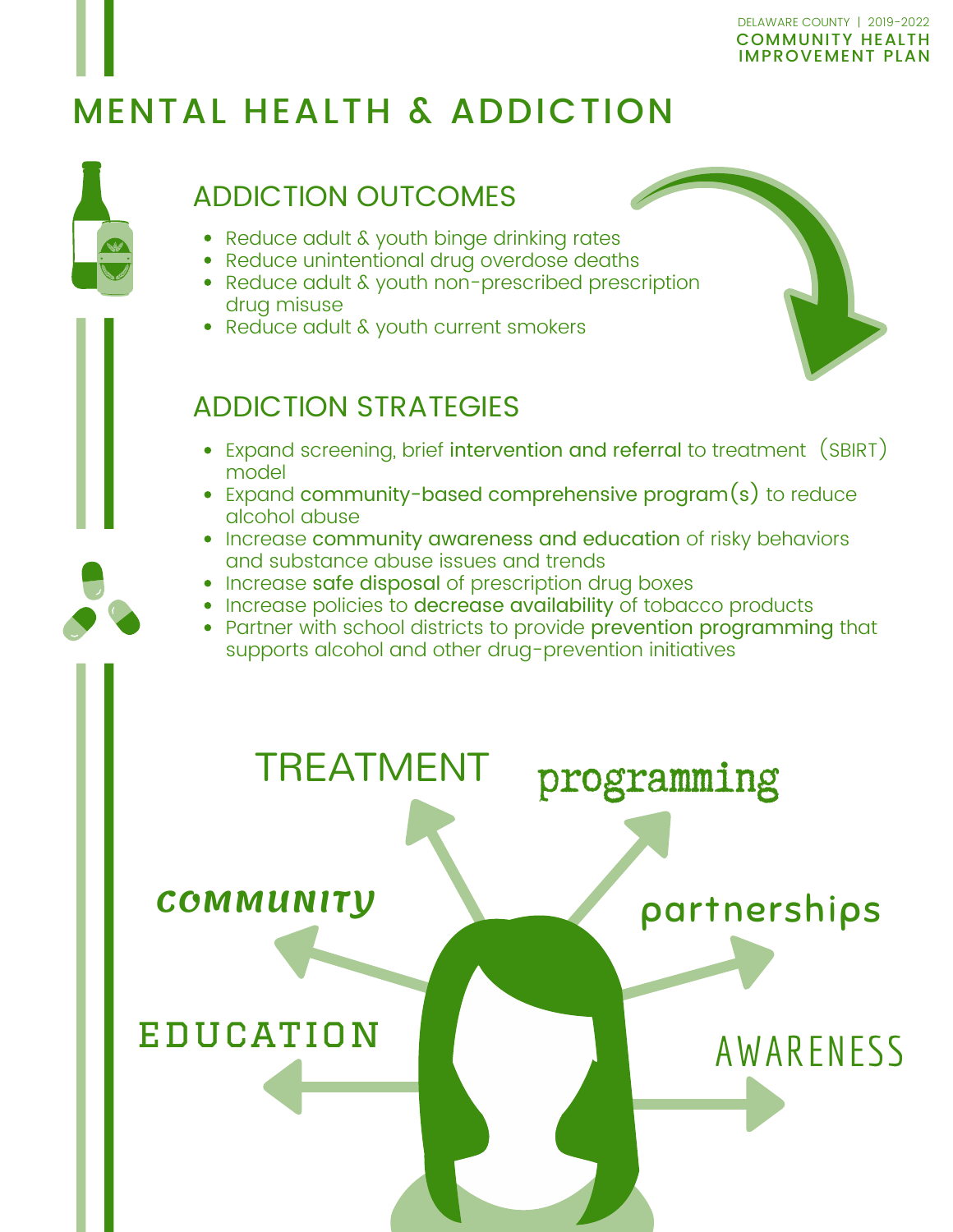#### COMMUNITY HEALTH IMPROVEMENT PLAN DELAWARE COUNTY | 2019-2022

## CHRONIC DISEASE

### CHRONIC DISEASE HEALTH OUTCOMES

- Reduce adult/youth/child obesity
- Reduce adult diabetes
- Reduce adult pre-diabetes
- Reduce coronary heart disease
- Decrease adult chronic pain

### CHRONIC DISEASE STRATEGIES

- Develop partnership-based healthy lifestyle programming
- Increase awareness of pre-diabetes
- Create a county-wide physical activity collaboration
- Research chronic pain management best-practices